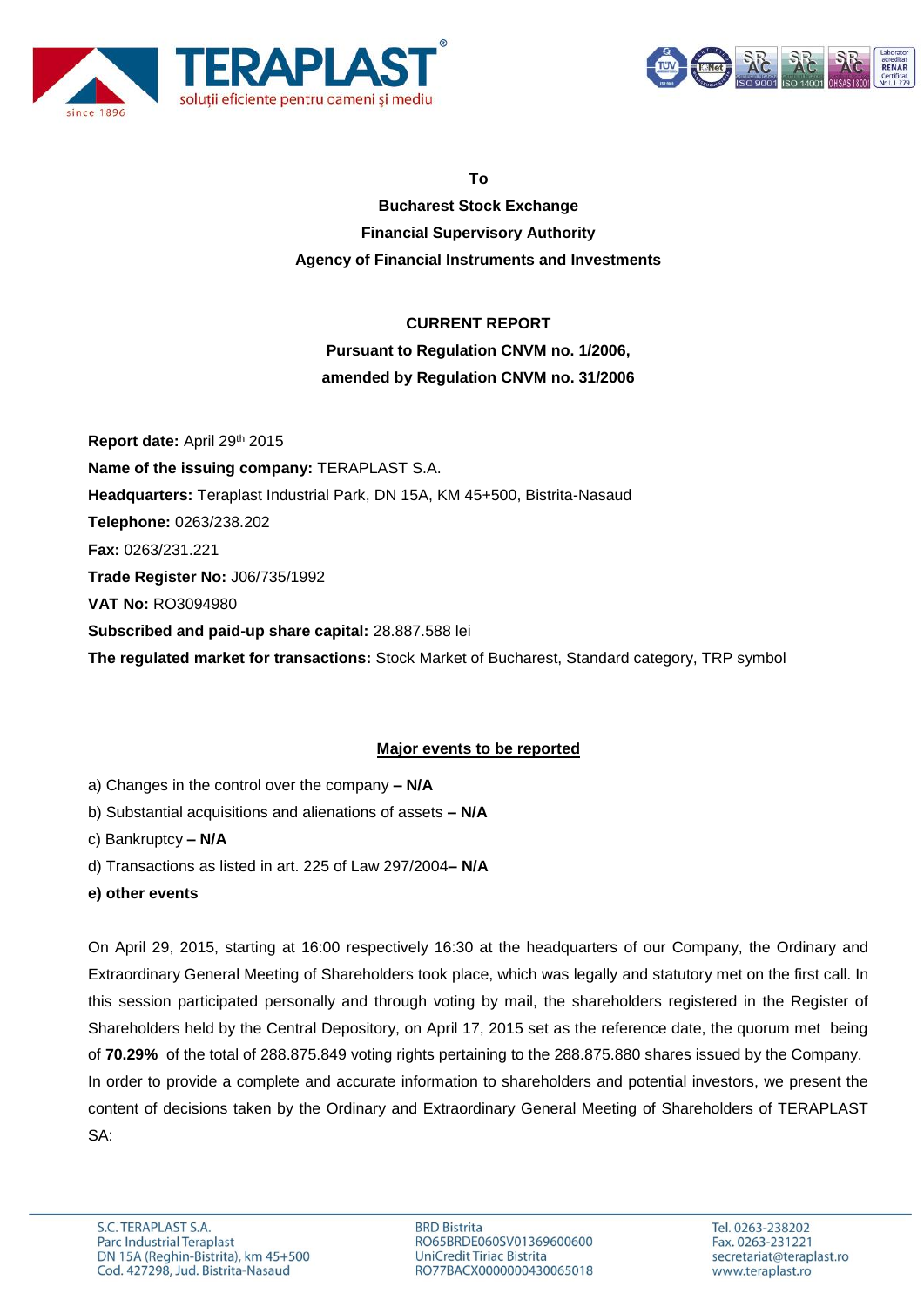



## **DECISION No. 1 dated April 29th , 2015 of the Ordinary General Meeting of Shareholders of TERAPLAST S.A.**

According to the provisions of the art.111 and subsequently from Law 31/1990 on companies, republished, the provisions of the Articles of Incorporation, the Law no.297/2004 and the Regulation CNVM No.1/2006, modified by the Regulation CNVM No.31/2006, **the Ordinary General Meeting of Shareholders** of **TERAPLAST SA,** headquartered in Teraplast Industrial Park, DN 15A, km 45+500, postal code 427298, Bistrita-Nasaud county, registered with the Trade Registry Office under No. J06/735/1992, having the Fiscal Registration Code CUI No. 309498, held on **29th of April 2015,** at the company's headquarters at 16:00, the quorum met being of **70.29%** of the total of 288.875.849 voting rights pertaining to the 288.875.880 shares issued by the Company TERAPLAST S.A., representing a total number of 203,054,556 expressed votes.

### **DECIDES**

### **On the points from the agenda, as follows:**

**1.** Approval of the Report of the Board of Directors on the individual and consolidated financial situations for the 2014 financial year.

### **Structure of the vote: 100% for, 0% against, 0% abstaining**

**2.** Takes note on the Report of the financial auditor S.C. ERNST & YOUNG ASSURANCE SERVICES S.R.L. on the individual and consolidated financial situations for the 2014 financial year.

### **Structure of the vote: 100% for, 0% against, 0% abstaining**

**3.** Approval of the individual financial situations for the 2014 financial year, namely , balance sheet, profit-loss account, statement of changes in equity, cash flow statement, accounting policies and explanatory notes contained in the financial situations of the 2014 financial year, based on the Report of the Board of Directors and the Report of the Company's financial auditor.

Within the 2014 financial year, Company TERAPLAST S.A. has recorded the following economic and financial indicators:

| Indicators (lei) | 2014        |
|------------------|-------------|
| Turnover         | 232,469,309 |
| Total incomes    | 235,286,412 |
| Total expenses   | 223,889,963 |
| Gross result     | 11,396,449  |
| Income tax       | (1,981,997) |
| Net result       | 9,414,452   |

**Structure of the vote: 100% for, 0% against, 0% abstaining**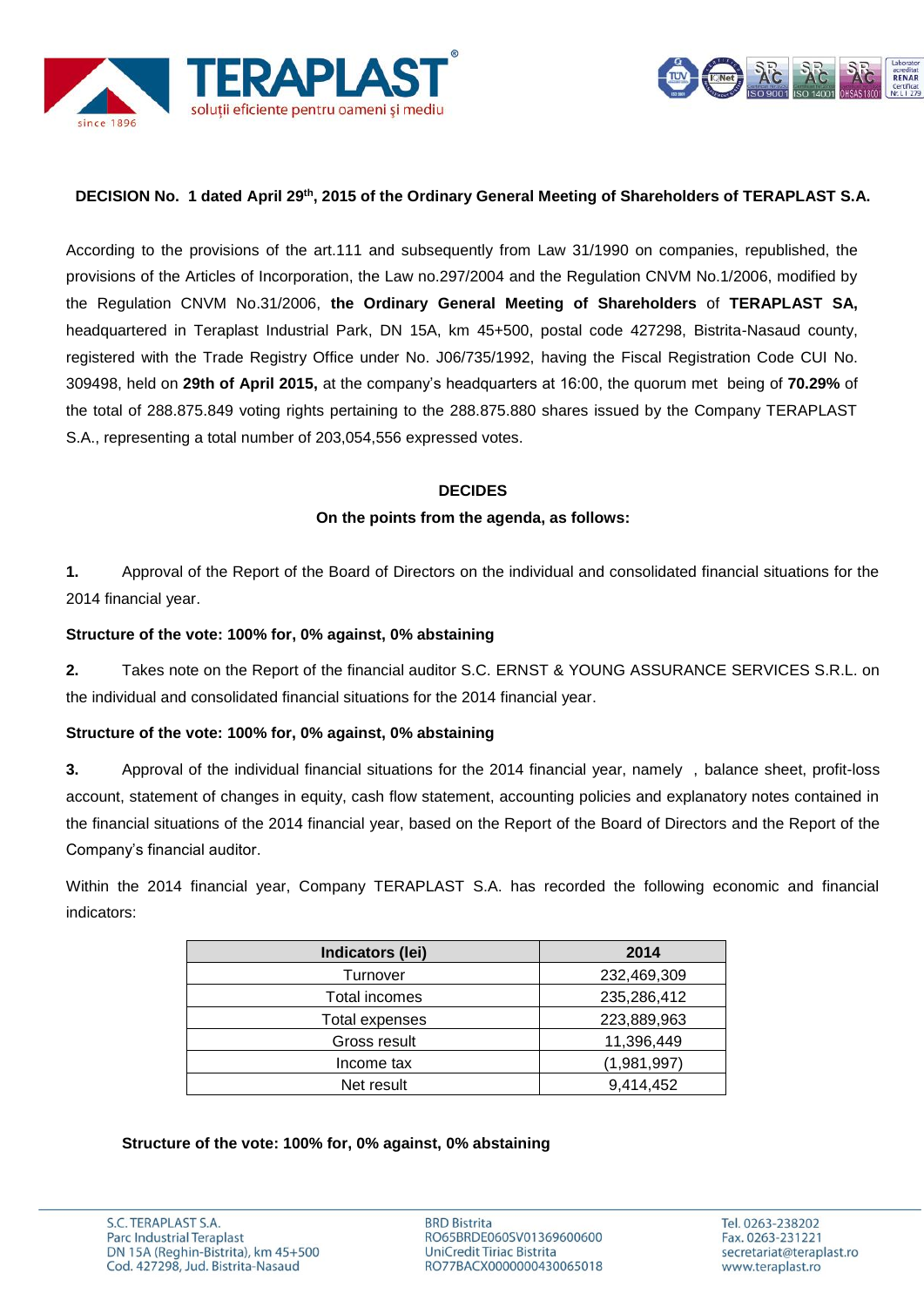



**4.** Approval of the net profit for the 2014 financial year to be distributed for the set up the legal reserve and the difference to be distributed as retained earnings, as follows:

| <b>Destination</b>           | Value (lei) |
|------------------------------|-------------|
| Net profit to be distributed | 9.414.452   |
| Legal reserve                | 539,863     |
| Retained earnings            | 8,874,589   |

### **Structure of the vote: 100% for, 0% against, 0% abstaining**

**5.** Approval of the consolidated financial statements for the 2014 financial year, according to the Report of the Managing Board and the Report of the Company's financial auditor.

# **Structure of the vote: 100% for, 0% against, 0% abstaining**

**6.** Approval of the discharge of the Company's Managing Board for the 2014 financial year. **Structure of the vote: 21.02% for, 0% against, 78.98% abstaining**

# **(The abstention votes are given by the administrators of the company who are also shareholders)**

**7.** Approval of the revenues and expenses budget for the 2015 financial year:

| Indicators (lei)       | 2015            |
|------------------------|-----------------|
| Turnover               | 284,262,647     |
| Operating expenses     | (261, 360, 414) |
| Operational result     | 23,250,191      |
| <b>EBITDA</b>          | 35,523,479      |
| <b>Financial costs</b> | (2,312,685)     |
| ERT                    | 20,937,506      |

# **Structure of the vote: 100% for, 0% against, 0% abstaining**

**8.** Approval of the Investment Program for the 2015 financial year.

# **Structure of the vote: 100% for, 0% against, 0% abstaining**

**9.** Approval of the remuneration level for the members of the Managing Board in 2015 financial year, to be the same as for the 2014 financial year.

# **Structure of the vote: 100% for, 0% against, 0% abstaining**

**10.** Appointing the date of 20th May 2015 as the registration date when shareholders affected by the decisions adopted by the Ordinary General Assembly of the Shareholders shall be identified.

# **Structure of the vote: 100% for, 0% against, 0% abstaining**

**11.** Approval of the date of 19<sup>th</sup> May 2015 as **"ex date**", respectively the date previous to the registration date when the financial instruments, object of the decision of the corporate bodies, are transacted without the rights resulting from such decision, pursuant to art. 2 letter f) of Regulation no. 6/2009 regarding the exercise of certain rights of the shareholders within the general assemblies of the trading companies, amended and completed by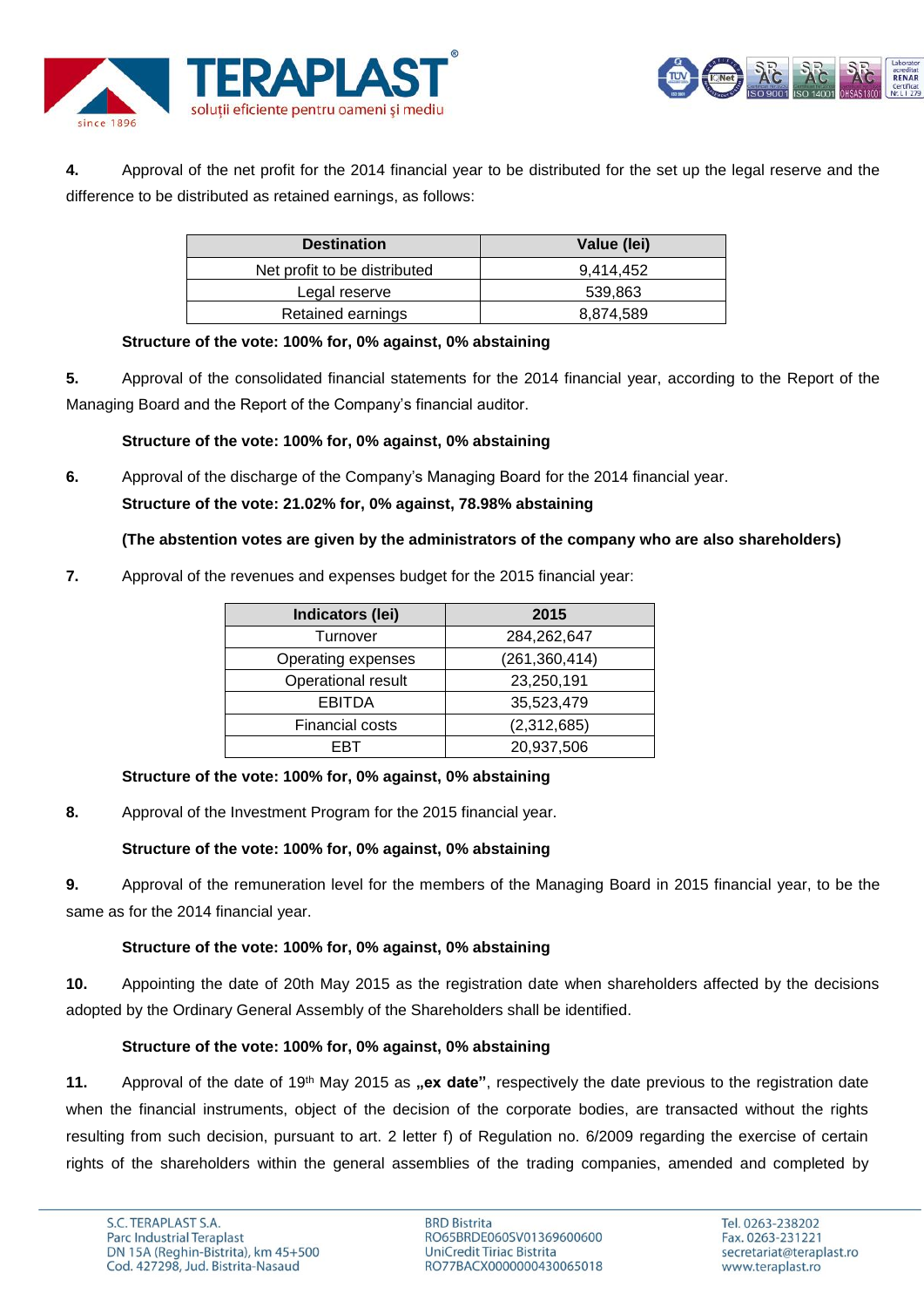



Regulation no. 13/2014 regarding the amendment and completion of certain regulations issued by the Security National Board (herein referred to as **Regulation CNVM no. 6/2009**).

## **Structure of the vote: 100% for, 0% against, 0% abstaining**

**12.** Mandating the Chairman of the Managing Board, Mr. Dorel Goia, to sign for and on behalf of all shareholders present at the assembly, the Decision of the Ordinary General Assembly of the Shareholders.

## **Structure of the vote: 100% for, 0% against, 0% abstaining**

**13.** Mandating the legal adviser, Mrs. Kinga Vaida, identified by ID series X.B. no. 370326, issued by the Police Department of Bistrita on 26.06.2012, to register the Decision of the Ordinary General Assembly of the Shareholders at the Trade Register of Bistrita-Nasaud Law Court and to publish such decision in the Official Gazette of Romania, Part 4.

## **Structure of the vote: 100% for, 0% against, 0% abstaining**

This decision was drafted and signed today, the 29th of April 2015, in five (5) copies, of which 2 (two) copies to the Company and three (3) copies to be submitted to the Trade Registry Office of the Bistrita-Nasaud Law Court.

# **Decision No. 1, dated April 29th 2015, of the Extraordinary General Meeting of Shareholders TERAPLAST S.A.**

Pursuant to the provisions of Art.113 and Law 31/1990 on companies as subsequently amended, the provisions of the Articles of Incorporation of TERAPLAST S.A the provisions of Law No. 297/2004 as well as the Regulation CNVM No.1/2006, as subsequently amended by Regulation CNVM nr.31/2006, The **Extraordinary General Meeting of the Shareholders of TERAPLAST S.A**, headquartered in Bistrita, "Teraplast Industrial Park", DN 15A, km 45+500, postal code 427298, Bistrita-Nasaud County, registered with the Trade Registry Office under number J06/735/1992, having the Fiscal Registration Code CUI RO 3094980, held on 29th of April 2015 at the headquarter of the Company, at 16:30 hours, with a quorum of **70.29%** of the total 288.875.849 voting rights according to the 288.875.880 shares issued by Company TERAPLAST S.A., representing a total number of 203,054,556 votes expressed,

### **DECIDES**

### **On the issues on the AGENDA, as follows:**

**1.** Approval of the value of 68,000,000 lei, as maximum limit of indebtedness that the company can contract in the 2015 financial year, including the warranty of credit and/or leasing contracts which are going to be accessed within the limit established, with security interest in real estate/pledge, assignments of current and future

**BRD Bistrita** RO65BRDE060SV01369600600 UniCredit Tiriac Bistrita RO77BACX0000000430065018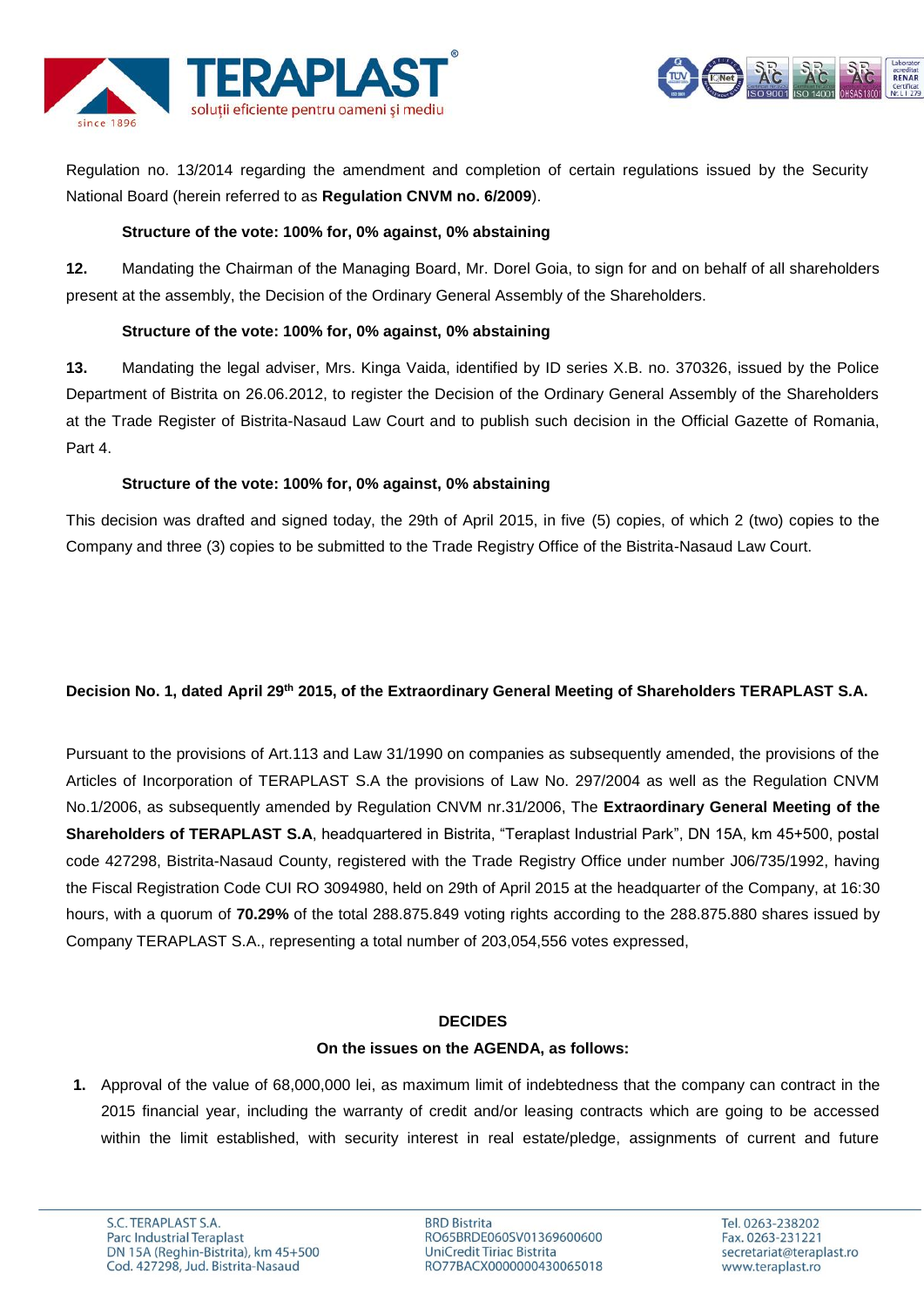



receivables rights, assignments related to current and future cash, resulting from current accounts and assignments of rights resulted from the insurance policies.

### **Structure of the vote: 100% for, 0% against, 0% abstaining**

**2.** Assigning the Board of Directors that, up to the maximum limit of indebtedness approved, it should accomplish, in the name of and for the Company, all the actions and steps necessary or useful in order to fulfill those approved at point 1 from the present decision. In this regard, the Board of Directors shall issue decisions on: accessing some bank credits, concluding some credit/leasing contracts, extending the bank credit/leasing contracts accessed, establishing the warranty structure for the credit/ leasing contracts accessed/extended, restructure/reschedule of the credits granted, change of structure of the warranties of the existing credits in balance, empowering the persons who will sign in the name of and for the Company TERAPLAST S.A. the credit contracts/ leasing contracts /warranty contracts /additional acts to the credit/leasing contracts, as well as any other documents or instruments which are accessory, related to or to which reference is made in the credit/leasing contracts, warranty contracts or any other documents as well as to sign any other application forms, requests which might be necessary or useful regarding these bank transactions

## **Structure of the vote: 100% for, 0% against, 0% abstaining**

**3.** Appointing the date of 20th May 2015 as the registration date when shareholders affected by the decisions adopted by the Extraordinary General Meeting of the Shareholders shall be identified.

### **Structure of the vote: 100% for, 0% against, 0% abstaining**

**4.** Approval of the date of 19<sup>th</sup> May 2015 as **..ex date**", respectively the date previous to the registration date when the financial instruments, object of the decision of the corporate bodies, are transacted without the rights resulting from such decision, pursuant to art. 2 letter f) of Regulation no. 6/2009 regarding the exercise of certain rights of the shareholders within the general assemblies of the trading companies, amended and completed by Regulation no. 13/2014 regarding the amendment and completion of certain regulations issued by the Security National Board (herein referred to as **Regulation CNVM no. 6/2009)**

### **Structure of the vote: 100% for, 0% against, 0% abstaining**

**5.** Mandating the Chairman of the Managing Board, Mr. Dorel Goia, to sign for and on behalf of all shareholders present at the assembly, the Decision of the Extraordinary General Meeting of the Shareholders.

# **Structure of the vote: 100% for, 0% against, 0% abstaining**

**6.** Mandating the legal adviser, Mrs. Kinga Vaida, identified by ID series X.B. no. 370326, issued by the Police Department of Bistrita on 26.06.2012, to register the Decision of the Extraordinary General Meeting of the Shareholders at the Trade Register of Bistrita-Nasaud Law Court and to publish such decision in the Official Gazette of Romania, Part 4.

# **Structure of the vote: 100% for, 0% against, 0% abstaining**